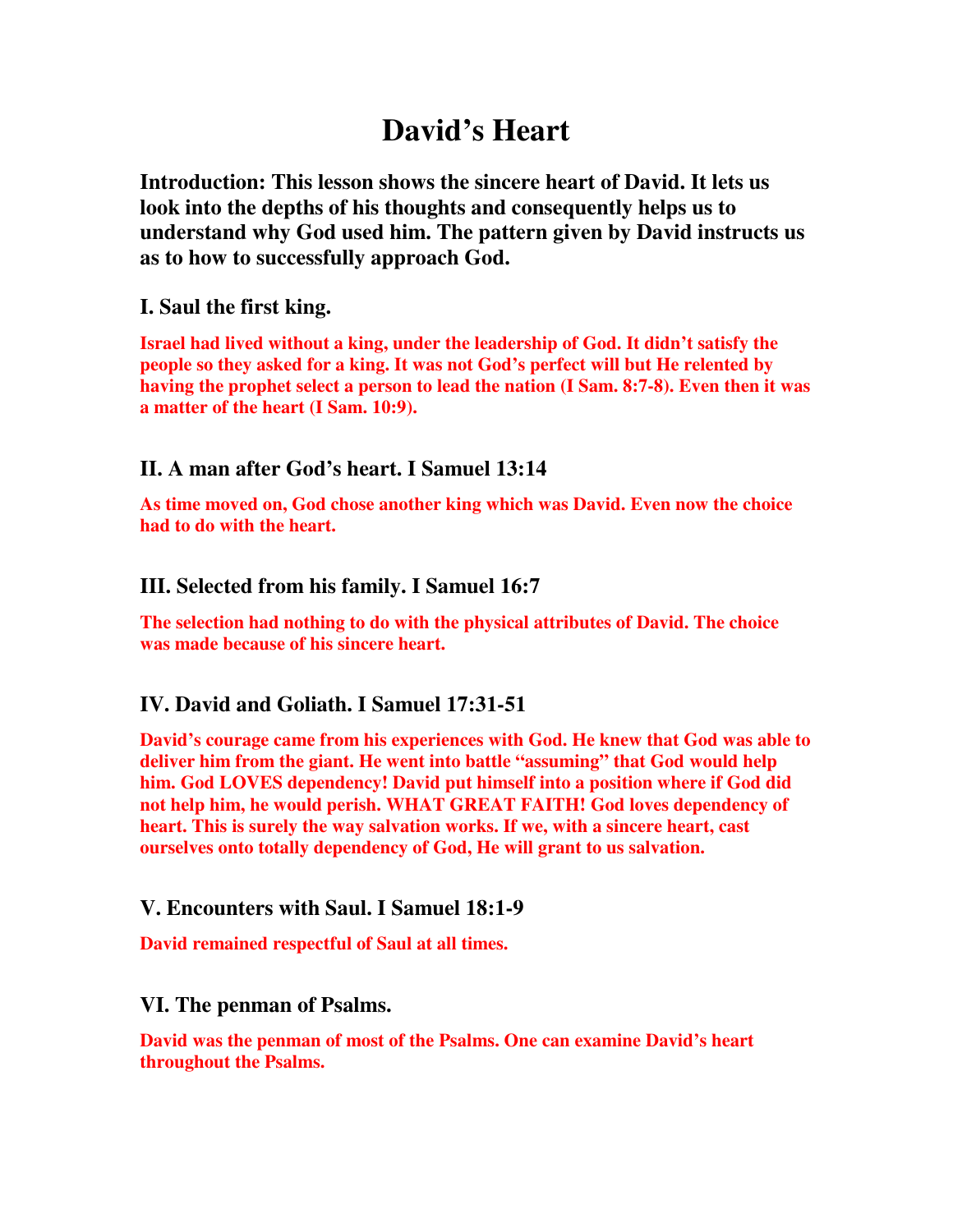#### **VII. His great sin. II Samuel 11-12**

**David fell to temptation. What a tragedy in this moral lapse. When confronted by the prophet, David acknowledged his sin. The lesson must be learned by all people. WE are to blame for our own transgressions. Own up to it.** 

#### **III. David's penitence. Psalm 51**

**This Psalm is generally thought to be written to ask God's forgiveness for his terrible failure. Can you sense the appeal from the heart of David? It is that kind of sincerity that attracts the attention of God.** 

**IV. God's great forgiveness. Luke 1:32** 

**Do you think that God forgave David based on this text?** 

**REMEMBER: To approach God successfully, you must have a humble, sincere heart.**